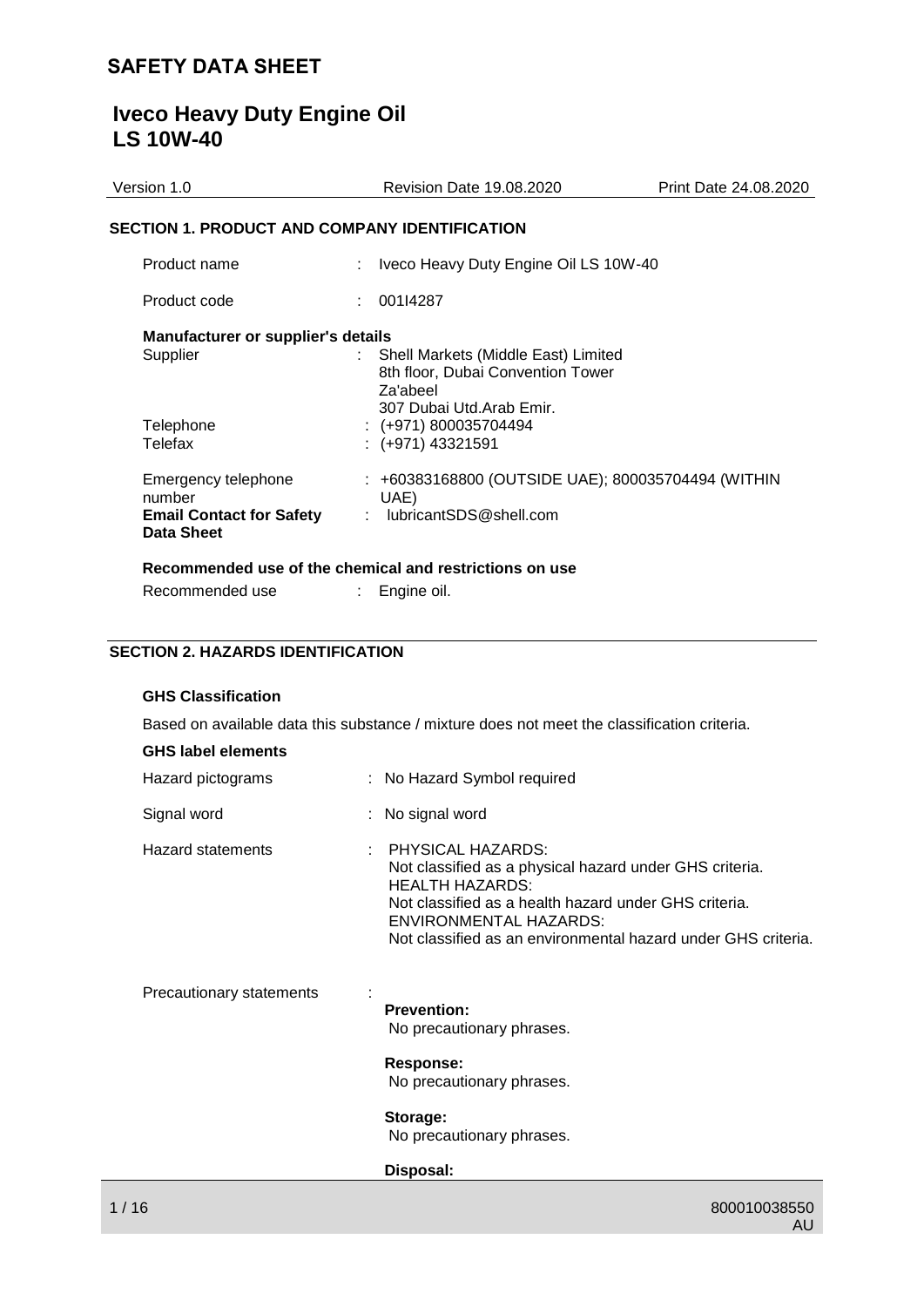Version 1.0 Revision Date 19.08.2020 Print Date 24.08.2020 No precautionary phrases.

### **Other hazards which do not result in classification**

Prolonged or repeated skin contact without proper cleaning can clog the pores of the skin resulting in disorders such as oil acne/folliculitis.Used oil may contain harmful impurities.Not classified as flammable but will burn.

## **SECTION 3. COMPOSITION/INFORMATION ON INGREDIENTS**

| Substance / Mixture | : Mixture                                                                                                                                                                                                                       |
|---------------------|---------------------------------------------------------------------------------------------------------------------------------------------------------------------------------------------------------------------------------|
| Chemical nature     | : Highly refined mineral oils and additives.<br>The highly refined mineral oil contains <3% (w/w) DMSO-<br>extract, according to IP346.                                                                                         |
|                     | : * contains one or more of the following CAS-numbers: 64742-<br>53-6, 64742-54-7, 64742-55-8, 64742-56-9, 64742-65-0,<br>68037-01-4, 72623-86-0, 72623-87-1, 8042-47-5, 848301-69-<br>9, 68649-12-7, 151006-60-9, 163149-28-8. |

#### Hazardous components

| Chemical name                                                    | CAS-No.      | Classification                                                                                                     | Concentration (%<br>W/W |
|------------------------------------------------------------------|--------------|--------------------------------------------------------------------------------------------------------------------|-------------------------|
| Interchangeable low<br>viscosity base oil<br>(<20,5 cSt @40°C) * | Not Assigned | Asp. Tox.1; H304                                                                                                   | $0 - 90$                |
| Alkylated phenol ester                                           | 125643-61-0  | Aquatic Chronic4;<br>H413                                                                                          | $1 - 3$                 |
| Alkaryl amine                                                    | 36878-20-3   | Aquatic Chronic4;<br>H413                                                                                          | $1 - 3$                 |
| Zinc<br>dialkyldithiophosphate                                   | 113706-15-3  | Acute Tox.5; H303<br>Skin Irrit.2; H315<br>Eye Dam.1; H318<br>Aquatic Acute2;<br>H401<br>Aquatic Chronic2;<br>H411 | $1 - 2.49$              |
| Alkylphenol                                                      | 27193-86-8   | Skin Corr.1C; H314<br>Eye Dam.1; H318<br>Repr.1B; H360F<br>Aquatic Acute1;<br>H400<br>Aquatic Chronic1;<br>H410    | $0.1 - 0.29$            |

For explanation of abbreviations see section 16.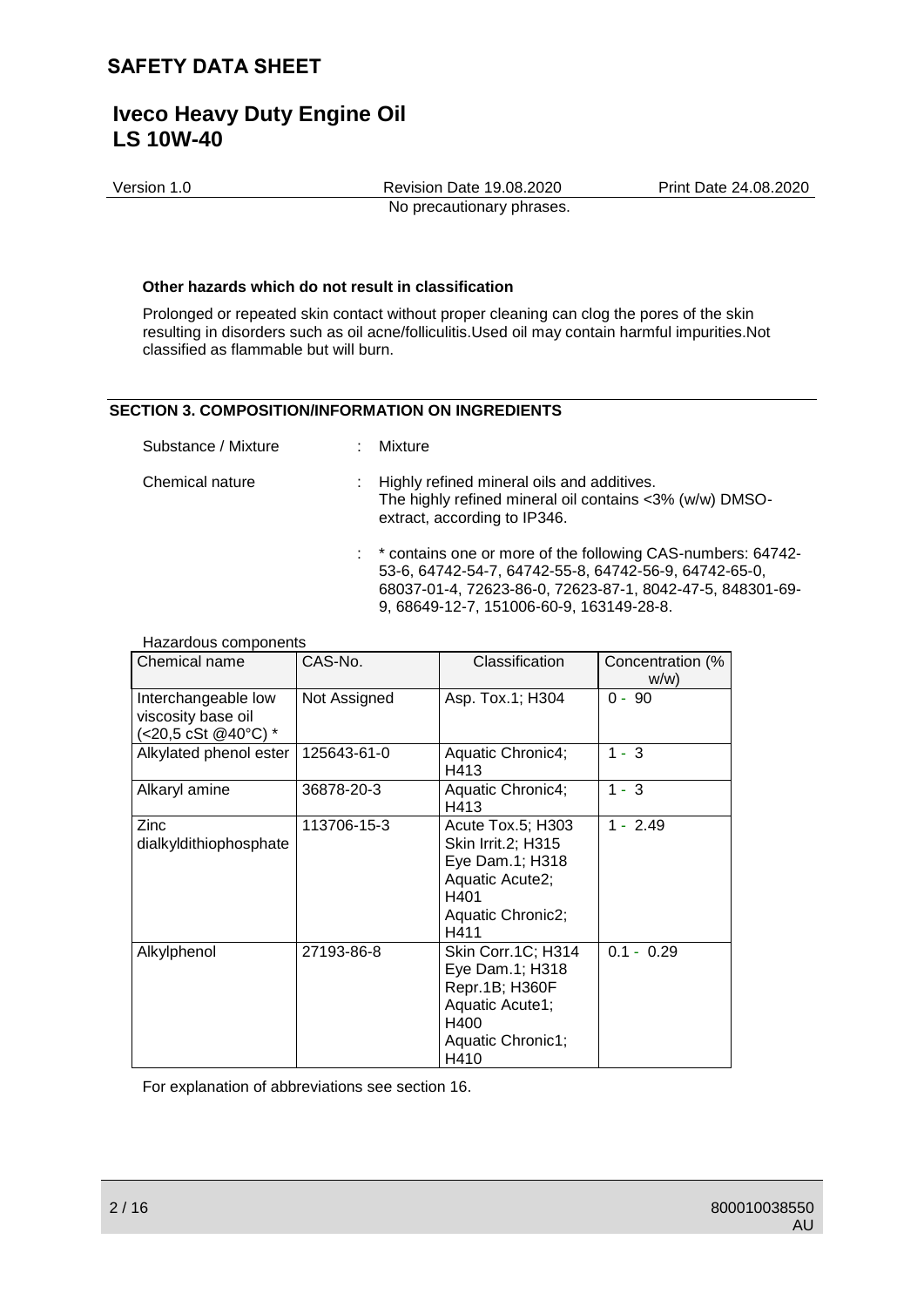# **Iveco Heavy Duty Engine Oil LS 10W-40**

| Version 1.0                                                       | Revision Date 19.08.2020                                                                                                                                                                    | Print Date 24.08.2020 |
|-------------------------------------------------------------------|---------------------------------------------------------------------------------------------------------------------------------------------------------------------------------------------|-----------------------|
| <b>SECTION 4. FIRST-AID MEASURES</b>                              |                                                                                                                                                                                             |                       |
| If inhaled                                                        | : No treatment necessary under normal conditions of use.<br>If symptoms persist, obtain medical advice.                                                                                     |                       |
| In case of skin contact                                           | : Remove contaminated clothing. Flush exposed area with<br>water and follow by washing with soap if available.<br>If persistent irritation occurs, obtain medical attention.                |                       |
| In case of eye contact                                            | : Flush eye with copious quantities of water.<br>Remove contact lenses, if present and easy to do. Continue<br>rinsing.<br>If persistent irritation occurs, obtain medical attention.       |                       |
| If swallowed                                                      | : In general no treatment is necessary unless large quantities<br>are swallowed, however, get medical advice.                                                                               |                       |
| Most important symptoms<br>and effects, both acute and<br>delayed | : Oil acne/folliculitis signs and symptoms may include formation<br>of black pustules and spots on the skin of exposed areas.<br>Ingestion may result in nausea, vomiting and/or diarrhoea. |                       |
| Protection of first-aiders                                        | : When administering first aid, ensure that you are wearing the<br>appropriate personal protective equipment according to the<br>incident, injury and surroundings.                         |                       |
| Notes to physician                                                | Treat symptomatically.                                                                                                                                                                      |                       |

# **SECTION 5. FIRE-FIGHTING MEASURES**

| Suitable extinguishing media                     | : Foam, water spray or fog. Dry chemical powder, carbon<br>dioxide, sand or earth may be used for small fires only.                                                                                                                                                                                                           |
|--------------------------------------------------|-------------------------------------------------------------------------------------------------------------------------------------------------------------------------------------------------------------------------------------------------------------------------------------------------------------------------------|
| Unsuitable extinguishing<br>media                | : Do not use water in a jet.                                                                                                                                                                                                                                                                                                  |
| Specific hazards during<br>firefighting          | : Hazardous combustion products may include:<br>A complex mixture of airborne solid and liquid particulates and<br>gases (smoke).<br>Carbon monoxide may be evolved if incomplete combustion<br>occurs.<br>Unidentified organic and inorganic compounds.                                                                      |
| Specific extinguishing<br>methods                | : Use extinguishing measures that are appropriate to local<br>circumstances and the surrounding environment.                                                                                                                                                                                                                  |
| Special protective equipment<br>for firefighters | : Proper protective equipment including chemical resistant<br>gloves are to be worn; chemical resistant suit is indicated if<br>large contact with spilled product is expected. Self-Contained<br>Breathing Apparatus must be worn when approaching a fire in<br>a confined space. Select fire fighter's clothing approved to |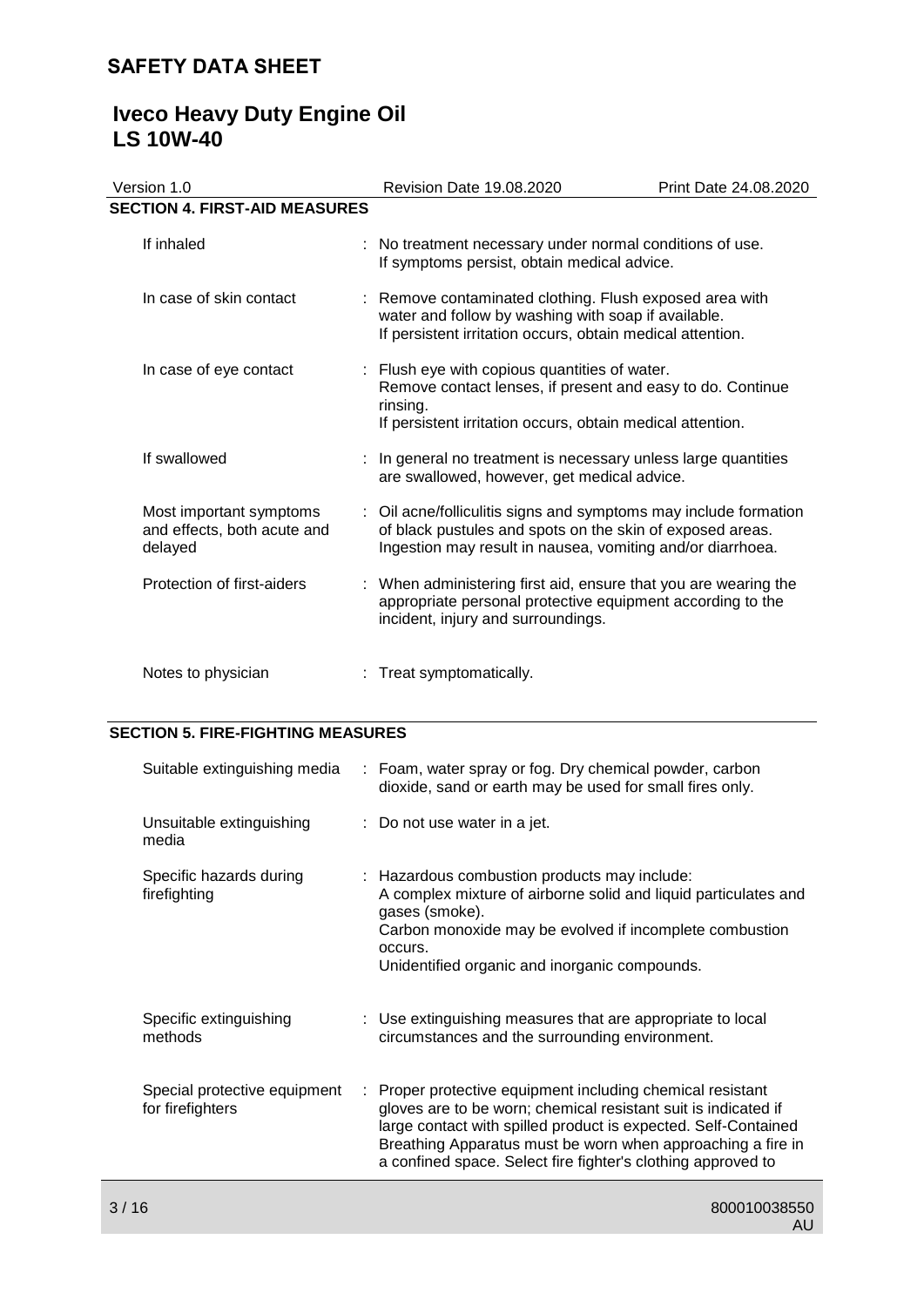# **Iveco Heavy Duty Engine Oil LS 10W-40**

| Version 1.0                                                               |  | <b>Revision Date 19.08.2020</b>                                                                                                                                                                                                                                                                                              | Print Date 24.08.2020 |
|---------------------------------------------------------------------------|--|------------------------------------------------------------------------------------------------------------------------------------------------------------------------------------------------------------------------------------------------------------------------------------------------------------------------------|-----------------------|
|                                                                           |  | relevant Standards (e.g. Europe: EN469).                                                                                                                                                                                                                                                                                     |                       |
| Hazchem Code                                                              |  | $:$ NONE                                                                                                                                                                                                                                                                                                                     |                       |
| <b>SECTION 6. ACCIDENTAL RELEASE MEASURES</b>                             |  |                                                                                                                                                                                                                                                                                                                              |                       |
| Personal precautions,<br>protective equipment and<br>emergency procedures |  | : Avoid contact with skin and eyes.                                                                                                                                                                                                                                                                                          |                       |
| <b>Environmental precautions</b>                                          |  | : Use appropriate containment to avoid environmental<br>contamination. Prevent from spreading or entering drains,<br>ditches or rivers by using sand, earth, or other appropriate<br>barriers.                                                                                                                               |                       |
|                                                                           |  | Local authorities should be advised if significant spillages<br>cannot be contained.                                                                                                                                                                                                                                         |                       |
| Methods and materials for<br>containment and cleaning up                  |  | : Slippery when spilt. Avoid accidents, clean up immediately.<br>Prevent from spreading by making a barrier with sand, earth<br>or other containment material.<br>Reclaim liquid directly or in an absorbent.<br>Soak up residue with an absorbent such as clay, sand or other<br>suitable material and dispose of properly. |                       |
| Additional advice                                                         |  | : For guidance on selection of personal protective equipment<br>see Section 8 of this Safety Data Sheet.<br>For guidance on disposal of spilled material see Section 13 of<br>this Safety Data Sheet.                                                                                                                        |                       |

# **SECTION 7. HANDLING AND STORAGE**

| <b>General Precautions</b> | : Use local exhaust ventilation if there is risk of inhalation of<br>vapours, mists or aerosols.<br>Use the information in this data sheet as input to a risk<br>assessment of local circumstances to help determine<br>appropriate controls for safe handling, storage and disposal of<br>this material.   |
|----------------------------|-------------------------------------------------------------------------------------------------------------------------------------------------------------------------------------------------------------------------------------------------------------------------------------------------------------|
| Advice on safe handling    | : Avoid prolonged or repeated contact with skin.<br>Avoid inhaling vapour and/or mists.<br>When handling product in drums, safety footwear should be<br>worn and proper handling equipment should be used.<br>Properly dispose of any contaminated rags or cleaning<br>materials in order to prevent fires. |
| Avoidance of contact       | : Strong oxidising agents.                                                                                                                                                                                                                                                                                  |
| <b>Product Transfer</b>    | : Proper grounding and bonding procedures should be used<br>during all bulk transfer operations to avoid static accumulation.                                                                                                                                                                               |
| <b>Storage</b>             |                                                                                                                                                                                                                                                                                                             |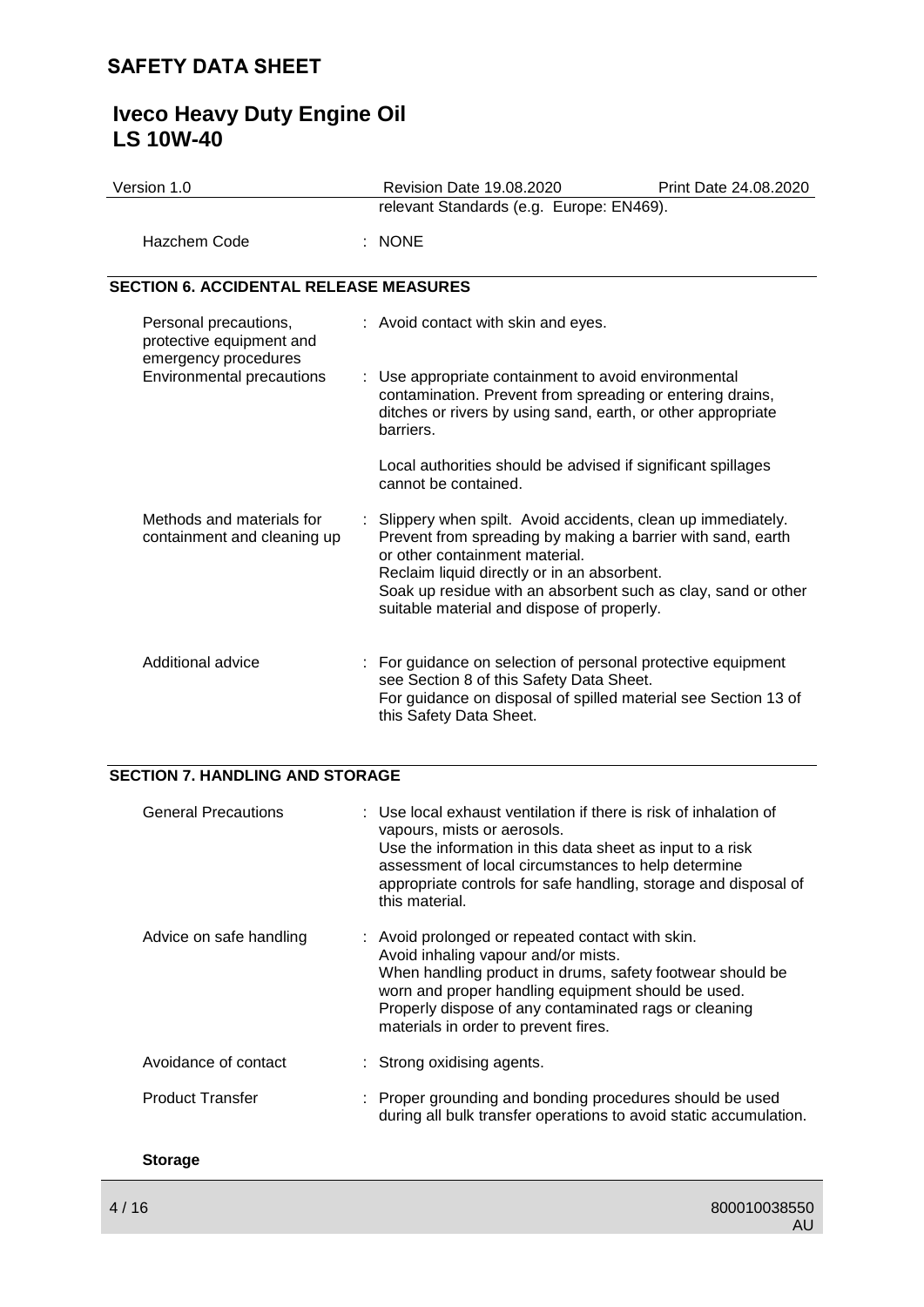| Version 1.0        | <b>Revision Date 19.08.2020</b>                                                                                                        | Print Date 24.08.2020 |
|--------------------|----------------------------------------------------------------------------------------------------------------------------------------|-----------------------|
| Other data         | : Keep container tightly closed and in a cool, well-ventilated<br>place.<br>Use properly labeled and closable containers.              |                       |
|                    | Store at ambient temperature.                                                                                                          |                       |
| Packaging material | : Suitable material: For containers or container linings, use mild<br>steel or high density polyethylene.<br>Unsuitable material: PVC. |                       |
| Container Advice   | : Polyethylene containers should not be exposed to high<br>temperatures because of possible risk of distortion.                        |                       |

## **SECTION 8. EXPOSURE CONTROLS AND PERSONAL PROTECTION**

### **Components with workplace control parameters**

| Components        | CAS-No.      | Value type<br>(Form of<br>exposure)                | Control<br>parameters /<br>Permissible<br>concentration | <b>Basis</b>                                                                          |
|-------------------|--------------|----------------------------------------------------|---------------------------------------------------------|---------------------------------------------------------------------------------------|
| Oil mist, mineral | Not Assigned | TWA (Mist)                                         | $5 \text{ mg/m}$ 3                                      | AU OEL                                                                                |
| Oil mist, mineral | Not Assigned | TWA (Mist)                                         | $5$ mg/m $3$                                            | Australia.<br>Workplace<br>Exposure<br>Standards for<br>Airborne<br>Contaminant<br>s. |
| Oil mist, mineral | Not Assigned | TWA (Mist)                                         | $5 \text{ mg/m}$ 3                                      | OSHA Z-1                                                                              |
| Oil mist, mineral | Not Assigned | <b>TWA</b><br>(Inhalable<br>particulate<br>matter) | $5$ mg/m $3$                                            | <b>ACGIH</b>                                                                          |

## **Biological occupational exposure limits**

No biological limit allocated.

## **Monitoring Methods**

Monitoring of the concentration of substances in the breathing zone of workers or in the general workplace may be required to confirm compliance with an OEL and adequacy of exposure controls. For some substances biological monitoring may also be appropriate.

Validated exposure measurement methods should be applied by a competent person and samples analysed by an accredited laboratory.

Examples of sources of recommended exposure measurement methods are given below or contact the supplier. Further national methods may be available.

National Institute of Occupational Safety and Health (NIOSH), USA: Manual of Analytical Methods http://www.cdc.gov/niosh/

Occupational Safety and Health Administration (OSHA), USA: Sampling and Analytical Methods http://www.osha.gov/

Health and Safety Executive (HSE), UK: Methods for the Determination of Hazardous Substances http://www.hse.gov.uk/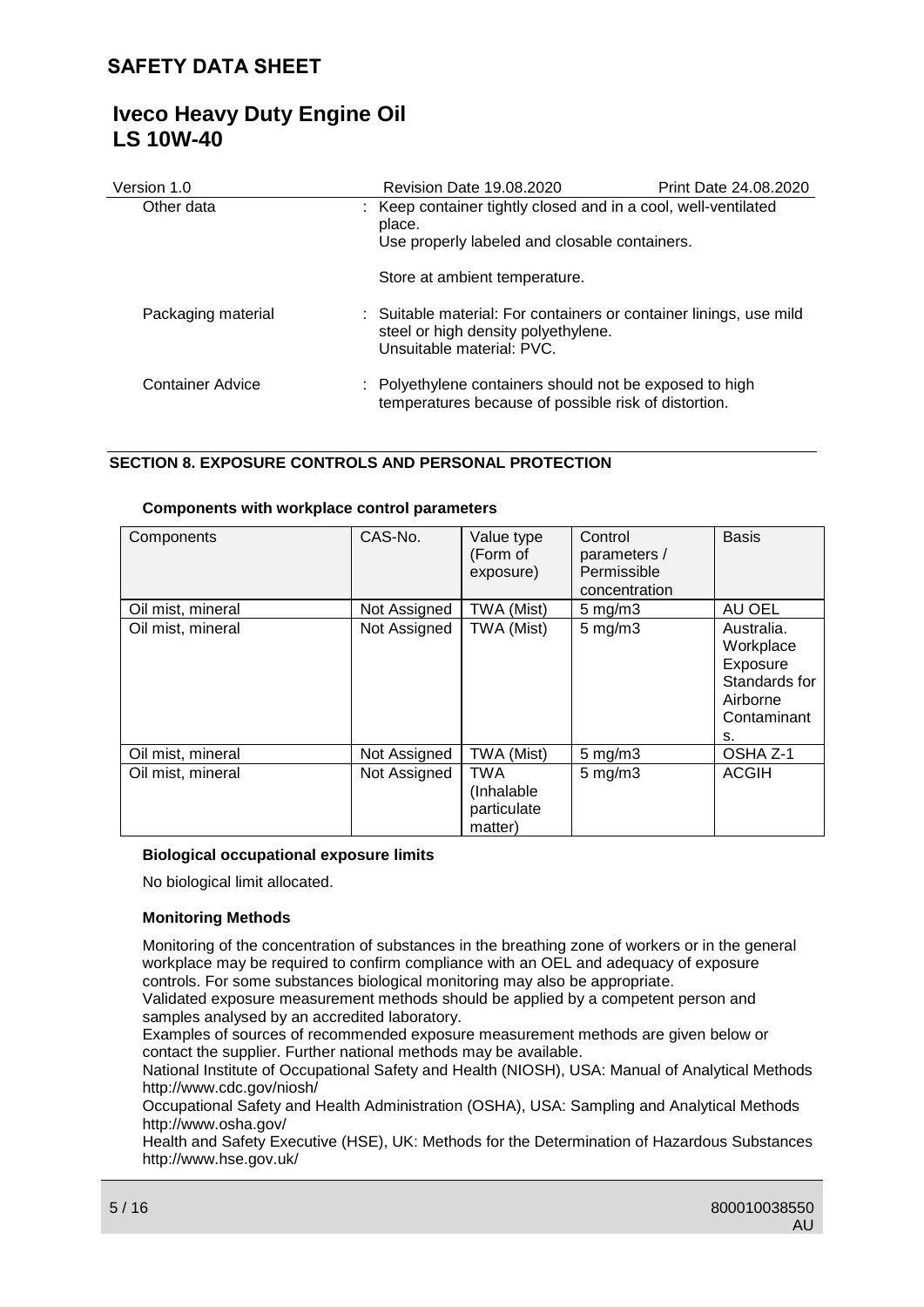# **Iveco Heavy Duty Engine Oil LS 10W-40**

| Version 1.0                         | Revision Date 19.08.2020                                                                                                                                                                                                                                                                                                                                                                                                                                                                                                                                                                                                                                                                                                                                                                                   | Print Date 24.08.2020 |
|-------------------------------------|------------------------------------------------------------------------------------------------------------------------------------------------------------------------------------------------------------------------------------------------------------------------------------------------------------------------------------------------------------------------------------------------------------------------------------------------------------------------------------------------------------------------------------------------------------------------------------------------------------------------------------------------------------------------------------------------------------------------------------------------------------------------------------------------------------|-----------------------|
| http://www.dguv.de/inhalt/index.jsp | Institut für Arbeitsschutz Deutschen Gesetzlichen Unfallversicherung (IFA), Germany                                                                                                                                                                                                                                                                                                                                                                                                                                                                                                                                                                                                                                                                                                                        |                       |
|                                     | L'Institut National de Recherche et de Securité, (INRS), France http://www.inrs.fr/accueil                                                                                                                                                                                                                                                                                                                                                                                                                                                                                                                                                                                                                                                                                                                 |                       |
| <b>Engineering measures</b><br>÷    | The level of protection and types of controls necessary will<br>vary depending upon potential exposure conditions. Select<br>controls based on a risk assessment of local circumstances.<br>Appropriate measures include:<br>Adequate ventilation to control airborne concentrations.<br>Where material is heated, sprayed or mist formed, there is<br>greater potential for airborne concentrations to be generated.                                                                                                                                                                                                                                                                                                                                                                                      |                       |
|                                     |                                                                                                                                                                                                                                                                                                                                                                                                                                                                                                                                                                                                                                                                                                                                                                                                            |                       |
|                                     | General Information:<br>Define procedures for safe handling and maintenance of<br>controls.<br>Educate and train workers in the hazards and control<br>measures relevant to normal activities associated with this<br>product.<br>Ensure appropriate selection, testing and maintenance of<br>equipment used to control exposure, e.g. personal protective<br>equipment, local exhaust ventilation.<br>Drain down system prior to equipment break-in or<br>maintenance.<br>Retain drain downs in sealed storage pending disposal or<br>subsequent recycle.<br>Always observe good personal hygiene measures, such as<br>washing hands after handling the material and before eating,<br>drinking, and/or smoking. Routinely wash work clothing and<br>protective equipment to remove contaminants. Discard |                       |
|                                     | contaminated clothing and footwear that cannot be cleaned.<br>Practice good housekeeping.                                                                                                                                                                                                                                                                                                                                                                                                                                                                                                                                                                                                                                                                                                                  |                       |
| Personal protective equipment       |                                                                                                                                                                                                                                                                                                                                                                                                                                                                                                                                                                                                                                                                                                                                                                                                            |                       |

## **Protective measures**

Personal protective equipment (PPE) should meet recommended national standards. Check with PPE suppliers.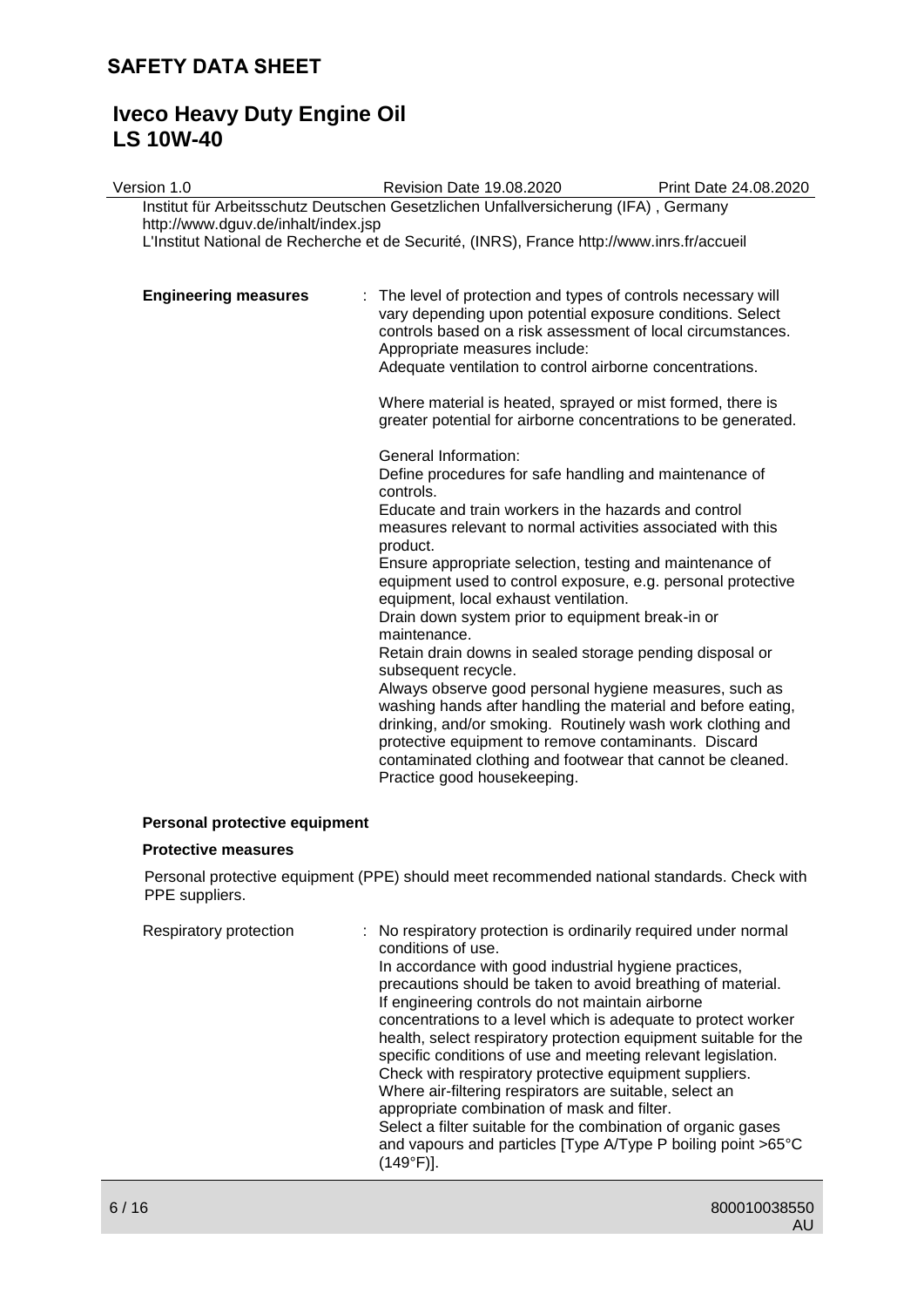# **Iveco Heavy Duty Engine Oil LS 10W-40**

| Version 1.0                            | Revision Date 19.08.2020                                                                                                                                                                                                             | Print Date 24.08.2020                                                                                                                                                                                                                                                                                                                                                                                                                                                                                                                                                         |
|----------------------------------------|--------------------------------------------------------------------------------------------------------------------------------------------------------------------------------------------------------------------------------------|-------------------------------------------------------------------------------------------------------------------------------------------------------------------------------------------------------------------------------------------------------------------------------------------------------------------------------------------------------------------------------------------------------------------------------------------------------------------------------------------------------------------------------------------------------------------------------|
| Hand protection<br>Remarks             | : Where hand contact with the product may occur the use of<br>usage, e.g. frequency and duration of contact, chemical<br>from glove suppliers. Contaminated gloves should be<br>gloves, hands should be washed and dried thoroughly. | gloves approved to relevant standards (e.g. Europe: EN374,<br>US: F739) made from the following materials may provide<br>suitable chemical protection. PVC, neoprene or nitrile rubber<br>gloves Suitability and durability of a glove is dependent on<br>resistance of glove material, dexterity. Always seek advice<br>replaced. Personal hygiene is a key element of effective hand<br>care. Gloves must only be worn on clean hands. After using<br>Application of a non-perfumed moisturizer is recommended.                                                             |
|                                        | For continuous contact we recommend gloves with<br>a good predictor of glove resistance to a chemical as it is<br>depending on the glove make and model.                                                                             | breakthrough time of more than 240 minutes with preference<br>for > 480 minutes where suitable gloves can be identified. For<br>short-term/splash protection we recommend the same but<br>recognize that suitable gloves offering this level of protection<br>may not be available and in this case a lower breakthrough<br>time maybe acceptable so long as appropriate maintenance<br>and replacement regimes are followed. Glove thickness is not<br>dependent on the exact composition of the glove material.<br>Glove thickness should be typically greater than 0.35 mm |
| Eye protection                         | protective eyewear is recommended.                                                                                                                                                                                                   | : If material is handled such that it could be splashed into eyes,                                                                                                                                                                                                                                                                                                                                                                                                                                                                                                            |
| Skin and body protection               | : Skin protection is not ordinarily required beyond standard<br>work clothes.<br>It is good practice to wear chemical resistant gloves.                                                                                              |                                                                                                                                                                                                                                                                                                                                                                                                                                                                                                                                                                               |
| Thermal hazards                        | : Not applicable                                                                                                                                                                                                                     |                                                                                                                                                                                                                                                                                                                                                                                                                                                                                                                                                                               |
| <b>Environmental exposure controls</b> |                                                                                                                                                                                                                                      |                                                                                                                                                                                                                                                                                                                                                                                                                                                                                                                                                                               |
| General advice                         | : Take appropriate measures to fulfill the requirements of<br>relevant environmental protection legislation. Avoid                                                                                                                   | contamination of the environment by following advice given in                                                                                                                                                                                                                                                                                                                                                                                                                                                                                                                 |

Section 6. If necessary, prevent undissolved material from being discharged to waste water. Waste water should be treated in a municipal or industrial waste water treatment plant before discharge to surface water. Local guidelines on emission limits for volatile substances must be observed for the discharge of exhaust air containing

# **SECTION 9. PHYSICAL AND CHEMICAL PROPERTIES**

vapour.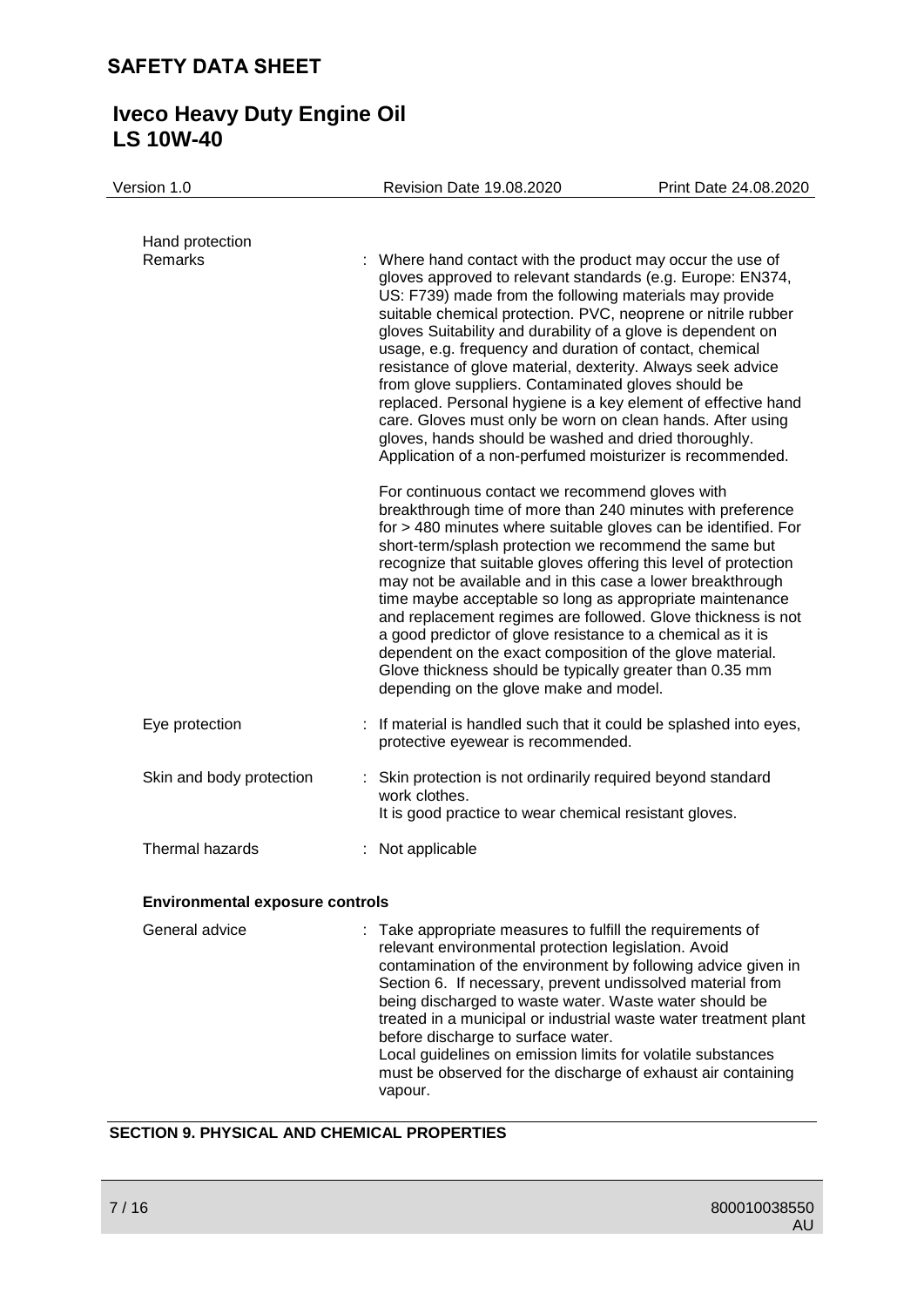# **Iveco Heavy Duty Engine Oil LS 10W-40**

| Version 1.0                                | Revision Date 19.08.2020                                                           | Print Date 24.08.2020 |
|--------------------------------------------|------------------------------------------------------------------------------------|-----------------------|
| Appearance                                 | : Liquid at room temperature.                                                      |                       |
| Colour                                     | : amber                                                                            |                       |
| Odour                                      | Slight hydrocarbon                                                                 |                       |
| Odour Threshold                            | : Data not available                                                               |                       |
| pH                                         | Not applicable                                                                     |                       |
| pour point                                 | : -36 °C / -33 °FMethod: ASTM D97                                                  |                       |
| Melting / freezing point                   | Data not available                                                                 |                       |
| range                                      | Initial boiling point and boiling $\therefore$ > 280 °C / 536 °Festimated value(s) |                       |
| Flash point                                | : 221 °C / 430 °F<br>Method: ASTM D92 (COC)                                        |                       |
| Evaporation rate                           | : Data not available                                                               |                       |
| Flammability (solid, gas)                  | : Data not available                                                               |                       |
| Upper explosion limit                      | : Typical 10 %(V)                                                                  |                       |
| Lower explosion limit                      | : Typical 1 %(V)                                                                   |                       |
| Vapour pressure                            | : < 0.5 Pa (20 °C / 68 °F)<br>estimated value(s)                                   |                       |
| Relative vapour density                    | $:$ > 1 estimated value(s)                                                         |                       |
| Relative density                           | : $0.866$ (15.0 °C / 59.0 °F)                                                      |                       |
| Density                                    | : 866 kg/m3 (15.0 °C / 59.0 °F)<br>Method: ASTM D4052                              |                       |
| Solubility(ies)                            |                                                                                    |                       |
| Water solubility                           | : negligible                                                                       |                       |
| Solubility in other solvents               | : Data not available                                                               |                       |
| Partition coefficient: n-<br>octanol/water | : log Pow: $> 6$ (based on information on similar products)                        |                       |
| Auto-ignition temperature                  | : > 320 °C / 608 °F                                                                |                       |
| Decomposition temperature                  | : Data not available                                                               |                       |
| Viscosity                                  |                                                                                    |                       |
| Viscosity, dynamic                         | : Data not available                                                               |                       |
| Viscosity, kinematic                       | : 96.5 mm2/s (40.0 °C / 104.0 °F)<br>Method: ASTM D445                             |                       |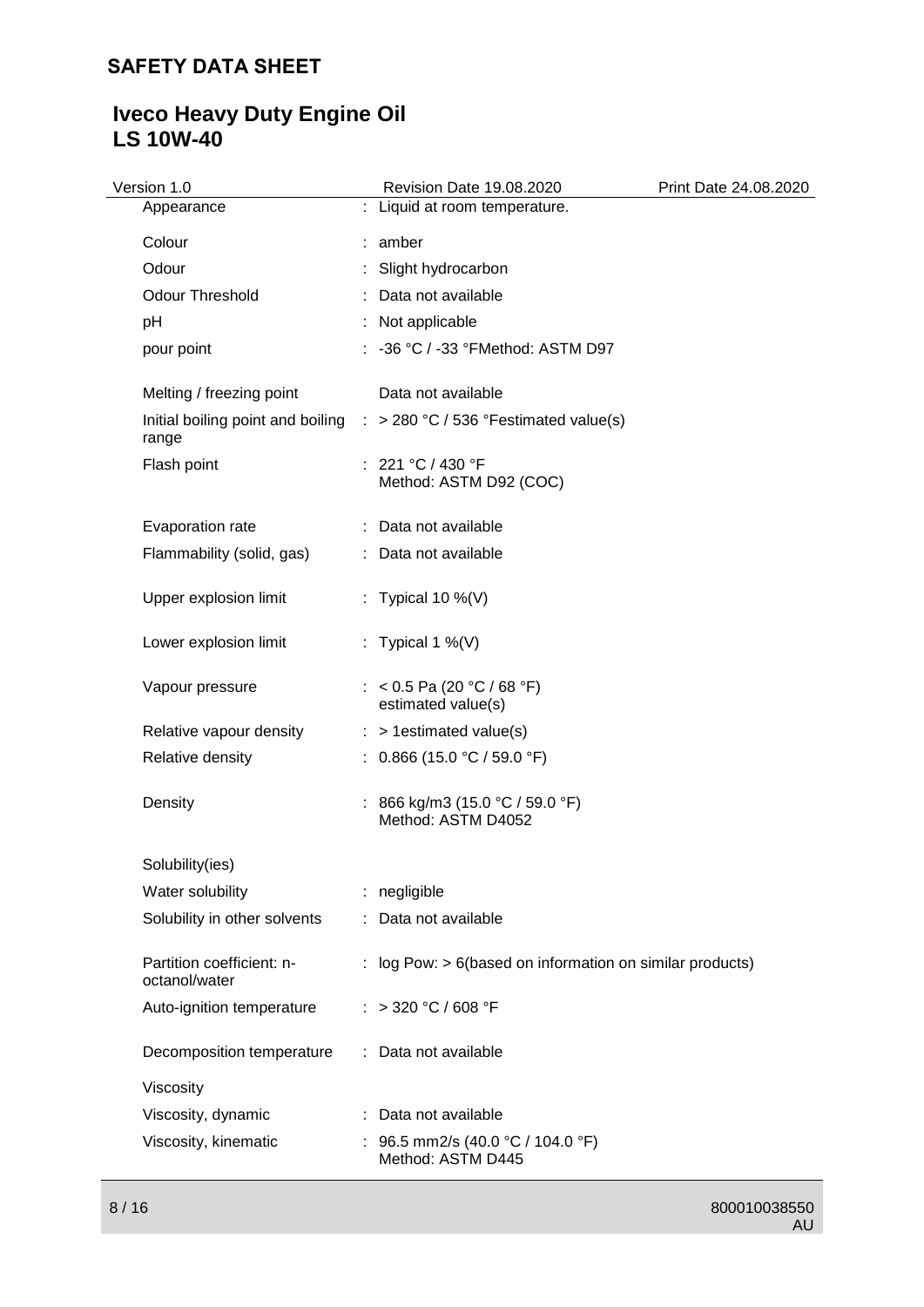| Version 1.0                 | Revision Date 19.08.2020                                    | Print Date 24.08.2020 |
|-----------------------------|-------------------------------------------------------------|-----------------------|
|                             | 14.3 mm2/s (100 °C / 212 °F)<br>Method: ASTM D445           |                       |
| <b>Explosive properties</b> | $\therefore$ Not classified                                 |                       |
| Oxidizing properties        | : Data not available                                        |                       |
| Conductivity                | : This material is not expected to be a static accumulator. |                       |

# **SECTION 10. STABILITY AND REACTIVITY**

| Reactivity                            | : The product does not pose any further reactivity hazards in<br>addition to those listed in the following sub-paragraph. |
|---------------------------------------|---------------------------------------------------------------------------------------------------------------------------|
| Chemical stability                    | : Stable.                                                                                                                 |
| Possibility of hazardous<br>reactions | $\therefore$ Reacts with strong oxidising agents.                                                                         |
| Conditions to avoid                   | : Extremes of temperature and direct sunlight.                                                                            |
| Incompatible materials                | : Strong oxidising agents.                                                                                                |
| Hazardous decomposition<br>products   | : No decomposition if stored and applied as directed.                                                                     |

# **SECTION 11. TOXICOLOGICAL INFORMATION**

| Basis for assessment      | : Information given is based on data on the components and<br>the toxicology of similar products. Unless indicated otherwise,<br>the data presented is representative of the product as a<br>whole, rather than for individual component(s). |
|---------------------------|----------------------------------------------------------------------------------------------------------------------------------------------------------------------------------------------------------------------------------------------|
| Exposure routes           | : Skin and eye contact are the primary routes of exposure<br>although exposure may occur following accidental ingestion.                                                                                                                     |
| Acute toxicity            |                                                                                                                                                                                                                                              |
| <u>Product:</u>           |                                                                                                                                                                                                                                              |
| Acute oral toxicity       | : LD50 rat: $> 5,000$ mg/kg<br>Remarks: Low toxicity:<br>Based on available data, the classification criteria are not met.                                                                                                                   |
| Acute inhalation toxicity | : Remarks: Based on available data, the classification criteria<br>are not met.                                                                                                                                                              |
| Acute dermal toxicity     | : LD50 Rabbit: $>$ 5,000 mg/kg                                                                                                                                                                                                               |
|                           |                                                                                                                                                                                                                                              |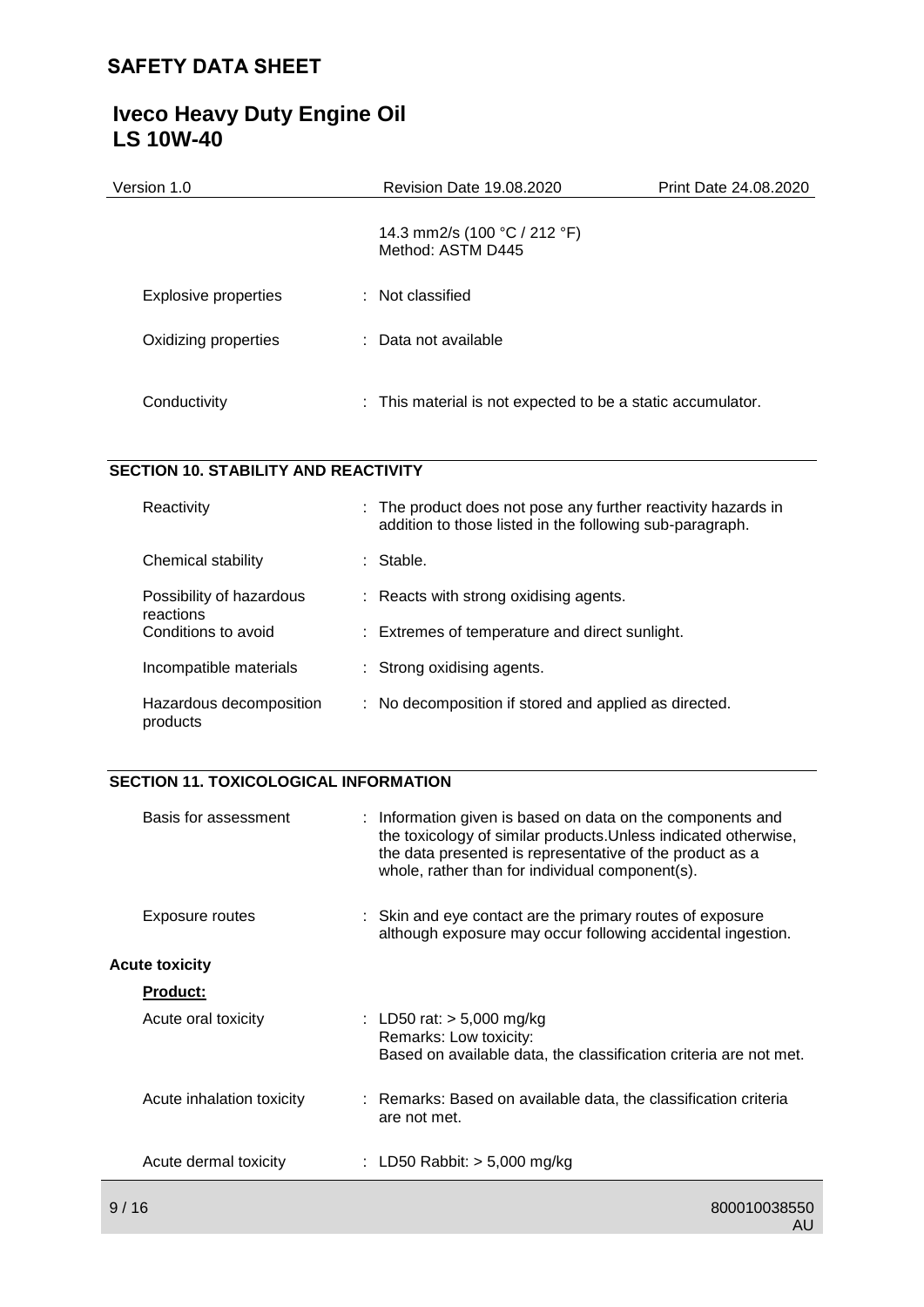Version 1.0 Revision Date 19.08.2020 Print Date 24.08.2020

Remarks: Low toxicity: Based on available data, the classification criteria are not met.

### **Skin corrosion/irritation**

## **Product:**

Remarks: Slightly irritating to skin., Prolonged or repeated skin contact without proper cleaning can clog the pores of the skin resulting in disorders such as oil acne/folliculitis., Based on available data, the classification criteria are not met.

## **Serious eye damage/eye irritation**

### **Product:**

Remarks: Slightly irritating to the eye., Based on available data, the classification criteria are not met.

### **Components:**

### **Zinc dialkyldithiophosphate:**

Remarks: Based on available data, the classification criteria are not met.

### **Respiratory or skin sensitisation**

## **Product:**

Remarks: Not a skin sensitiser. Based on available data, the classification criteria are not met.

### **Chronic toxicity**

### **Germ cell mutagenicity**

## **Product:**

: Remarks: Non mutagenic, Based on available data, the classification criteria are not met.

### **Carcinogenicity**

### **Product:**

Remarks: Not a carcinogen., Based on available data, the classification criteria are not met.

Remarks: Product contains mineral oils of types shown to be non-carcinogenic in animal skinpainting studies., Highly refined mineral oils are not classified as carcinogenic by the International Agency for Research on Cancer (IARC).

| <b>Material</b>            | <b>GHS/CLP Carcinogenicity Classification</b> |
|----------------------------|-----------------------------------------------|
| Highly refined mineral oil | No carcinogenicity classification.            |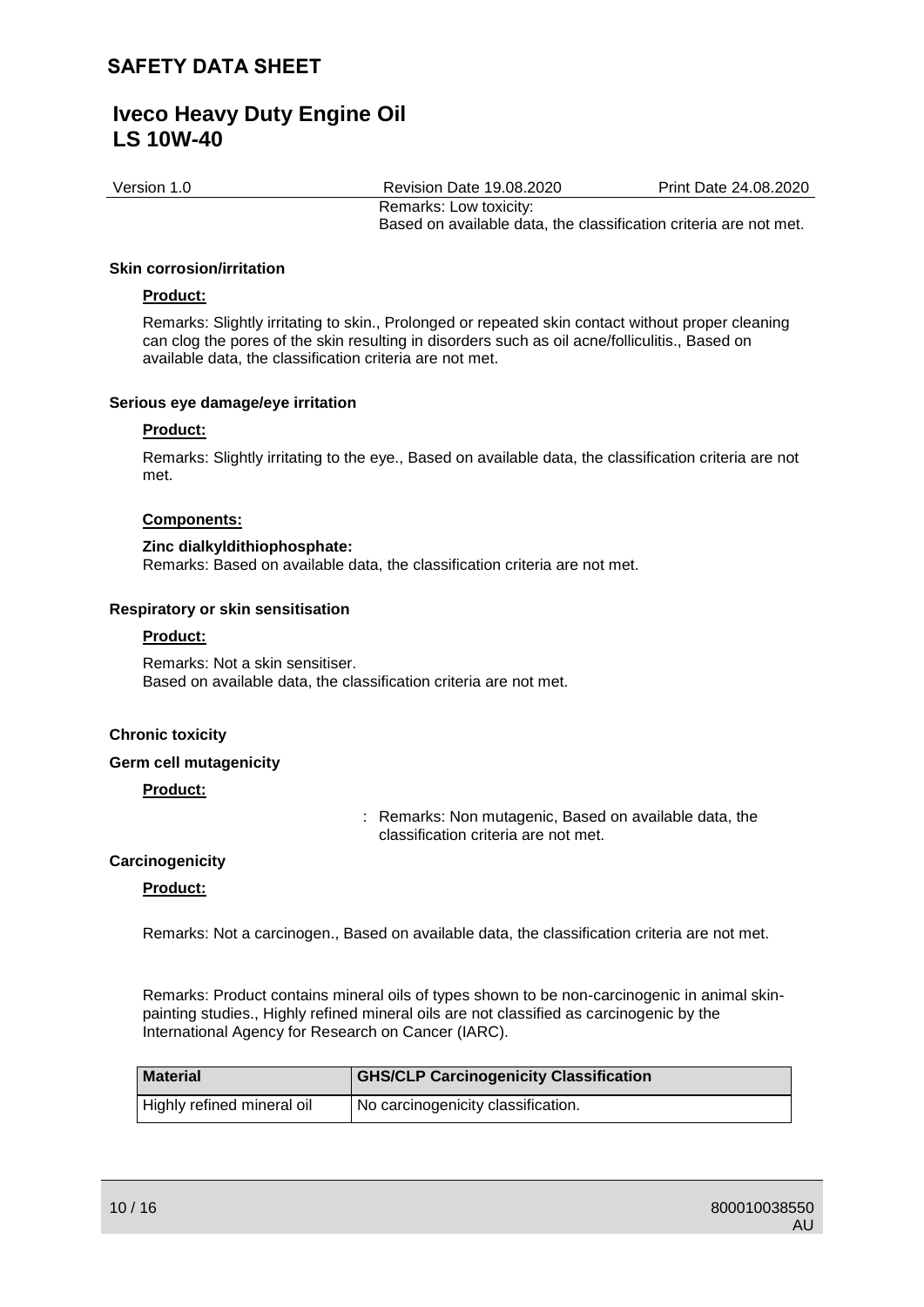# **Iveco Heavy Duty Engine Oil LS 10W-40**

| Version 1.0 | <b>Revision Date 19.08.2020</b> | Print Date 24.08.2020 |
|-------------|---------------------------------|-----------------------|
|             |                                 |                       |

# **Reproductive toxicity**

## **Product:**

Remarks: Not a developmental toxicant., Does not impair fertility., Based on available data, the classification criteria are not met.

## **STOT - single exposure**

## **Product:**

Remarks: Based on available data, the classification criteria are not met.

:

## **STOT - repeated exposure**

## **Product:**

Remarks: Based on available data, the classification criteria are not met.

## **Aspiration toxicity**

## **Product:**

Not an aspiration hazard.

## **Further information**

## **Product:**

Remarks: Used oils may contain harmful impurities that have accumulated during use. The concentration of such impurities will depend on use and they may present risks to health and the environment on disposal., ALL used oil should be handled with caution and skin contact avoided as far as possible.

Remarks: Continuous contact with used engine oils has caused skin cancer in animal tests.

Remarks: Slightly irritating to respiratory system.

## **SECTION 12. ECOLOGICAL INFORMATION**

| Basis for assessment | : Ecotoxicological data have not been determined specifically<br>for this product.<br>Information given is based on a knowledge of the components<br>and the ecotoxicology of similar products.<br>Unless indicated otherwise, the data presented is<br>representative of the product as a whole, rather than for<br>individual component(s). (LL/EL/IL50 expressed as the<br>nominal amount of product required to prepare aqueous test<br>extract). |
|----------------------|-------------------------------------------------------------------------------------------------------------------------------------------------------------------------------------------------------------------------------------------------------------------------------------------------------------------------------------------------------------------------------------------------------------------------------------------------------|
|----------------------|-------------------------------------------------------------------------------------------------------------------------------------------------------------------------------------------------------------------------------------------------------------------------------------------------------------------------------------------------------------------------------------------------------------------------------------------------------|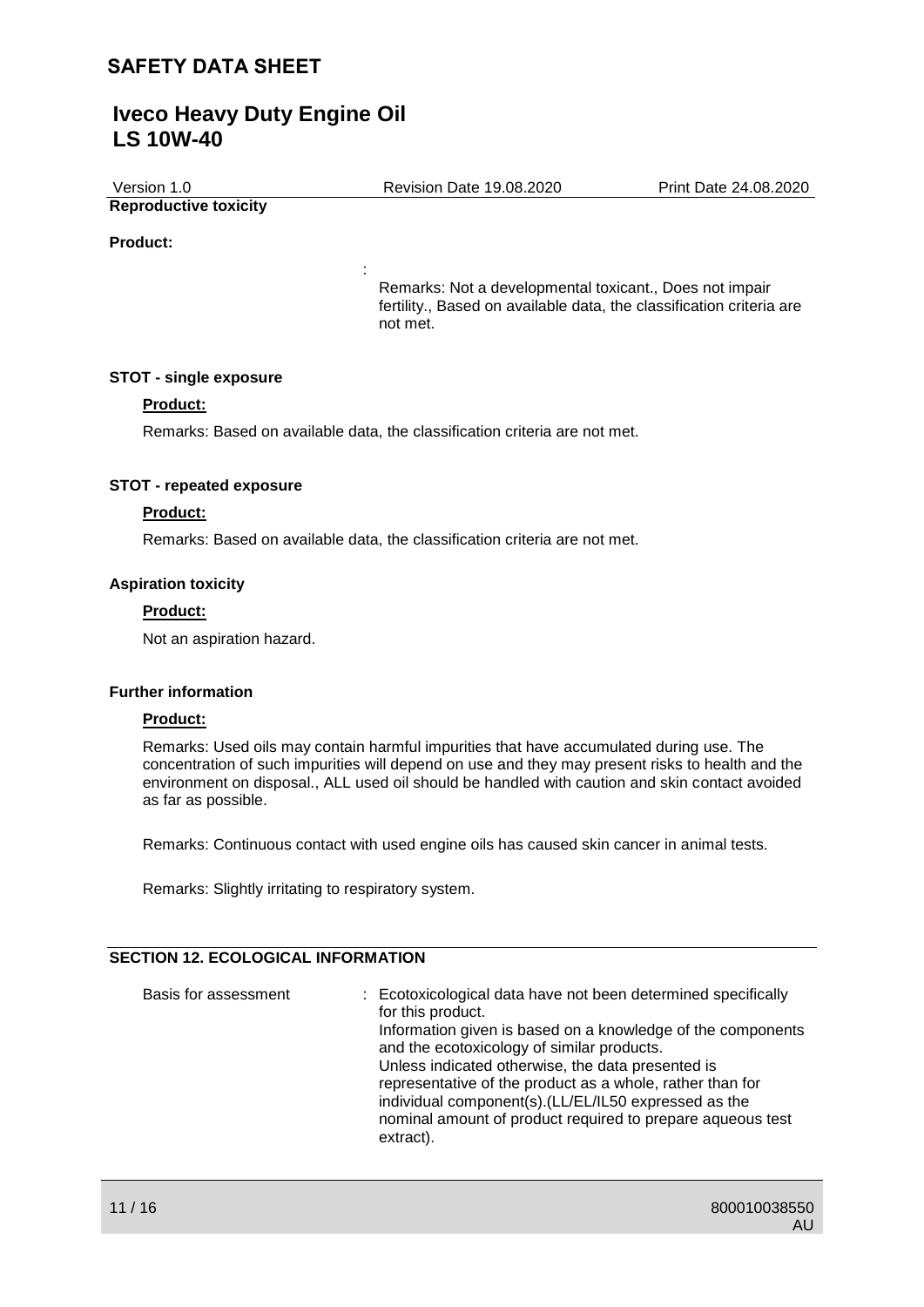# **Iveco Heavy Duty Engine Oil LS 10W-40**

| Revision Date 19.08.2020                                                                                                                                             | Print Date 24.08.2020                                                                                          |
|----------------------------------------------------------------------------------------------------------------------------------------------------------------------|----------------------------------------------------------------------------------------------------------------|
|                                                                                                                                                                      |                                                                                                                |
|                                                                                                                                                                      |                                                                                                                |
| Remarks: LL/EL/IL50 > 100 mg/l<br>Practically non toxic:<br>Based on available data, the classification criteria are not met.                                        |                                                                                                                |
| Remarks: LL/EL/IL50 > 100 mg/l<br>Practically non toxic:<br>Based on available data, the classification criteria are not met.                                        |                                                                                                                |
| Remarks: LL/EL/IL50 > 100 mg/l<br>Practically non toxic:<br>Based on available data, the classification criteria are not met.                                        |                                                                                                                |
|                                                                                                                                                                      |                                                                                                                |
| Remarks: Data not available                                                                                                                                          |                                                                                                                |
| Remarks: Data not available                                                                                                                                          |                                                                                                                |
|                                                                                                                                                                      |                                                                                                                |
|                                                                                                                                                                      |                                                                                                                |
|                                                                                                                                                                      |                                                                                                                |
|                                                                                                                                                                      |                                                                                                                |
|                                                                                                                                                                      |                                                                                                                |
| Remarks: Not readily biodegradable., Major constituents are<br>inherently biodegradable, but contains components that may<br>persist in the environment.             |                                                                                                                |
|                                                                                                                                                                      |                                                                                                                |
|                                                                                                                                                                      |                                                                                                                |
| bioaccumulate.                                                                                                                                                       |                                                                                                                |
| log Pow: > 6Remarks: (based on information on similar<br>products)                                                                                                   |                                                                                                                |
|                                                                                                                                                                      |                                                                                                                |
|                                                                                                                                                                      |                                                                                                                |
| Remarks: Liquid under most environmental conditions., If it<br>enters soil, it will adsorb to soil particles and will not be<br>mobile.<br>Remarks: Floats on water. |                                                                                                                |
|                                                                                                                                                                      | : Remarks: Data not available<br>$\therefore$ 10<br>10<br>: Remarks: Contains components with the potential to |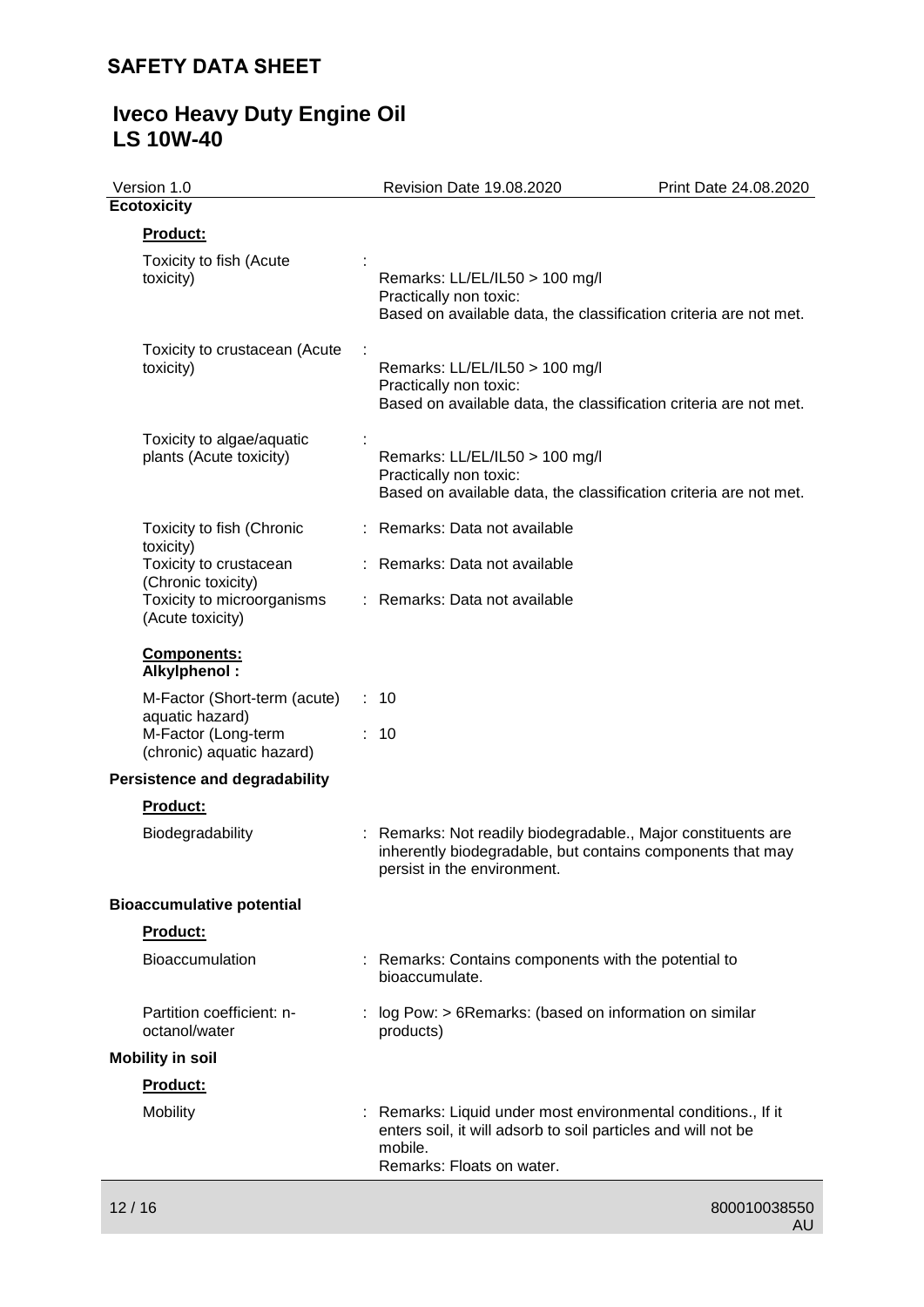| Version 1.0                          | <b>Revision Date 19.08.2020</b>                                                                                                                                                                                                                                                                                                                                                                                                                                      | Print Date 24.08.2020 |
|--------------------------------------|----------------------------------------------------------------------------------------------------------------------------------------------------------------------------------------------------------------------------------------------------------------------------------------------------------------------------------------------------------------------------------------------------------------------------------------------------------------------|-----------------------|
| Other adverse effects                |                                                                                                                                                                                                                                                                                                                                                                                                                                                                      |                       |
| no data available<br><b>Product:</b> |                                                                                                                                                                                                                                                                                                                                                                                                                                                                      |                       |
| Additional ecological<br>information | : Does not have ozone depletion potential, photochemical<br>ozone creation potential or global warming potential., Product<br>is a mixture of non-volatile components, which will not be<br>released to air in any significant quantities under normal<br>conditions of use.<br>Poorly soluble mixture., Causes physical fouling of aquatic<br>organisms.<br>Mineral oil does not cause chronic toxicity to aquatic<br>organisms at concentrations less than 1 mg/l. |                       |

## **SECTION 13. DISPOSAL CONSIDERATIONS**

| <b>Disposal methods</b>      |                                                                                                                                                                                                                                                                                                                                                                 |
|------------------------------|-----------------------------------------------------------------------------------------------------------------------------------------------------------------------------------------------------------------------------------------------------------------------------------------------------------------------------------------------------------------|
| Waste from residues          | : Recover or recycle if possible.<br>It is the responsibility of the waste generator to determine the<br>toxicity and physical properties of the material generated to<br>determine the proper waste classification and disposal<br>methods in compliance with applicable regulations.<br>Do not dispose into the environment, in drains or in water<br>courses |
|                              | Waste product should not be allowed to contaminate soil or<br>ground water, or be disposed of into the environment.<br>Waste, spills or used product is dangerous waste.                                                                                                                                                                                        |
| Contaminated packaging       | : Dispose in accordance with prevailing regulations, preferably<br>to a recognized collector or contractor. The competence of<br>the collector or contractor should be established beforehand.<br>Disposal should be in accordance with applicable regional,<br>national, and local laws and regulations.                                                       |
| Local legislation<br>Remarks | Disposal should be in accordance with applicable regional,<br>national, and local laws and regulations.                                                                                                                                                                                                                                                         |

## **SECTION 14. TRANSPORT INFORMATION**

## **National Regulations**

## **ADG**

Not regulated as a dangerous good

## **International Regulations**

## **IATA-DGR**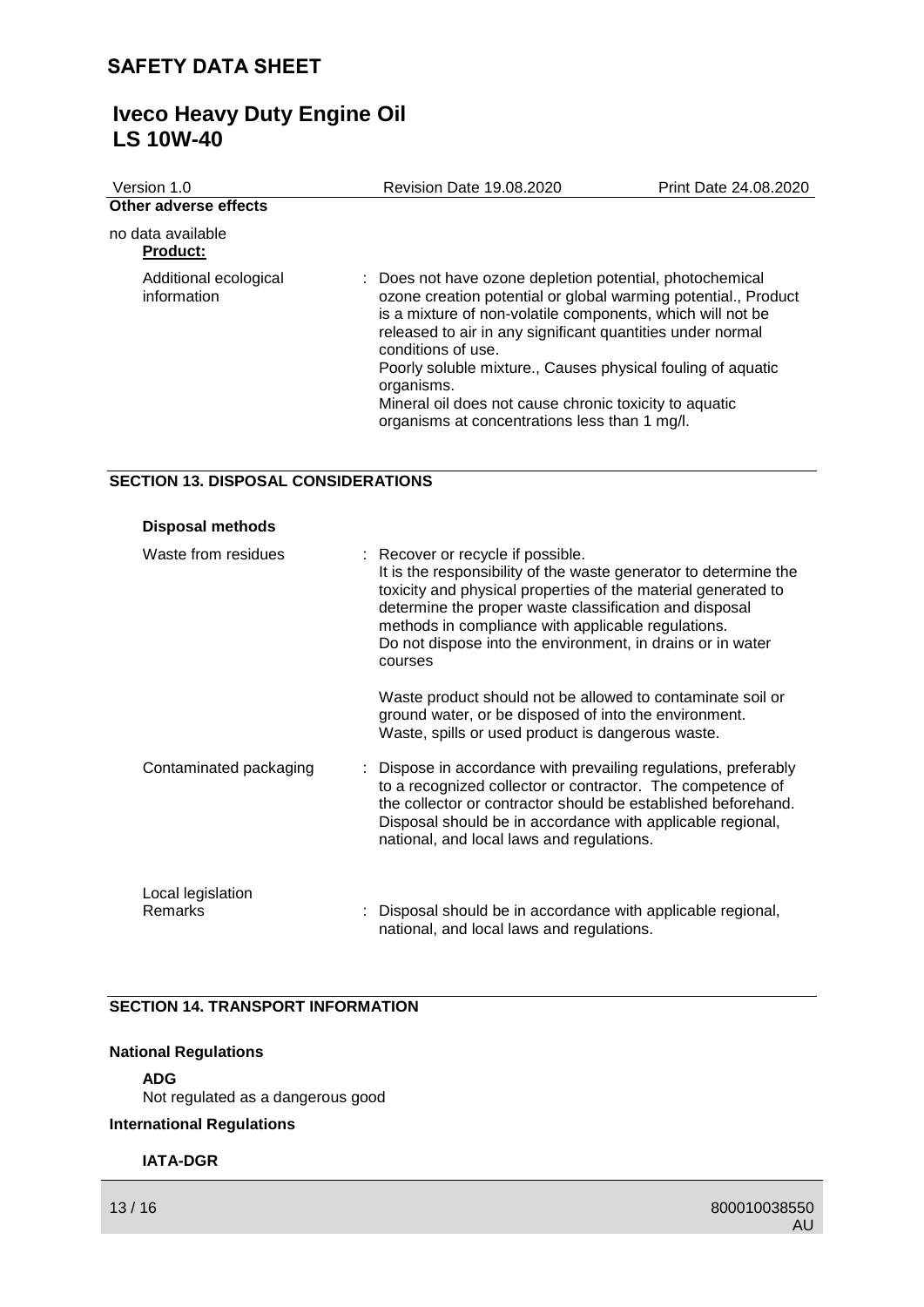Version 1.0 Revision Date 19.08.2020 Print Date 24.08.2020

Not regulated as a dangerous good

### **IMDG-Code**

Not regulated as a dangerous good

### **Transport in bulk according to Annex II of MARPOL 73/78 and the IBC Code**

Not applicable for product as supplied. MARPOL Annex 1 rules apply for bulk shipments by sea.

#### **Special precautions for user**

Remarks : Special Precautions: Refer to Section 7, Handling & Storage, for special precautions which a user needs to be aware of or needs to comply with in connection with transport.

### **SECTION 15. REGULATORY INFORMATION**

### **Safety, health and environmental regulations/legislation specific for the substance or mixture**

Standard for the Uniform Scheduling of Medicines and Poisons

: No poison schedule number allocated

The regulatory information is not intended to be comprehensive. Other regulations may apply to this material.

Product classified as per Work Health Safety Regulations – Implementation of the Globally Harmonized System of Classification and Labelling of Chemicals (GHS) 2012 and SDS prepared as per national model code of practice for preparation of safety data sheet for Hazardous chemicals 2011 based on Globally Harmonized Classification version 3.

National Model Code of Practice for the Labelling of Workplace Hazardous Chemicals (2011).

Australian Code for the Transport of Dangerous Goods by Road and Rail (ADG code). Standard for the Uniform Scheduling of Medicines and Poisons (SUSMP).

### **Other international regulations**

### **The components of this product are reported in the following inventories:**

| <b>EINECS</b> | : Not all components listed. |
|---------------|------------------------------|
| TSCA          | : All components listed.     |
| AIIC          | : All components listed.     |

## **SECTION 16. OTHER INFORMATION**

## **Full text of H-Statements**

| H303         | May be harmful if swallowed.                  |
|--------------|-----------------------------------------------|
| H304         | May be fatal if swallowed and enters airways. |
| H314         | Causes severe skin burns and eye damage.      |
| H315         | Causes skin irritation.                       |
| H318         | Causes serious eye damage.                    |
| <b>H360F</b> | May damage fertility.                         |
| H400         | Very toxic to aquatic life.                   |
| H401         | Toxic to aquatic life.                        |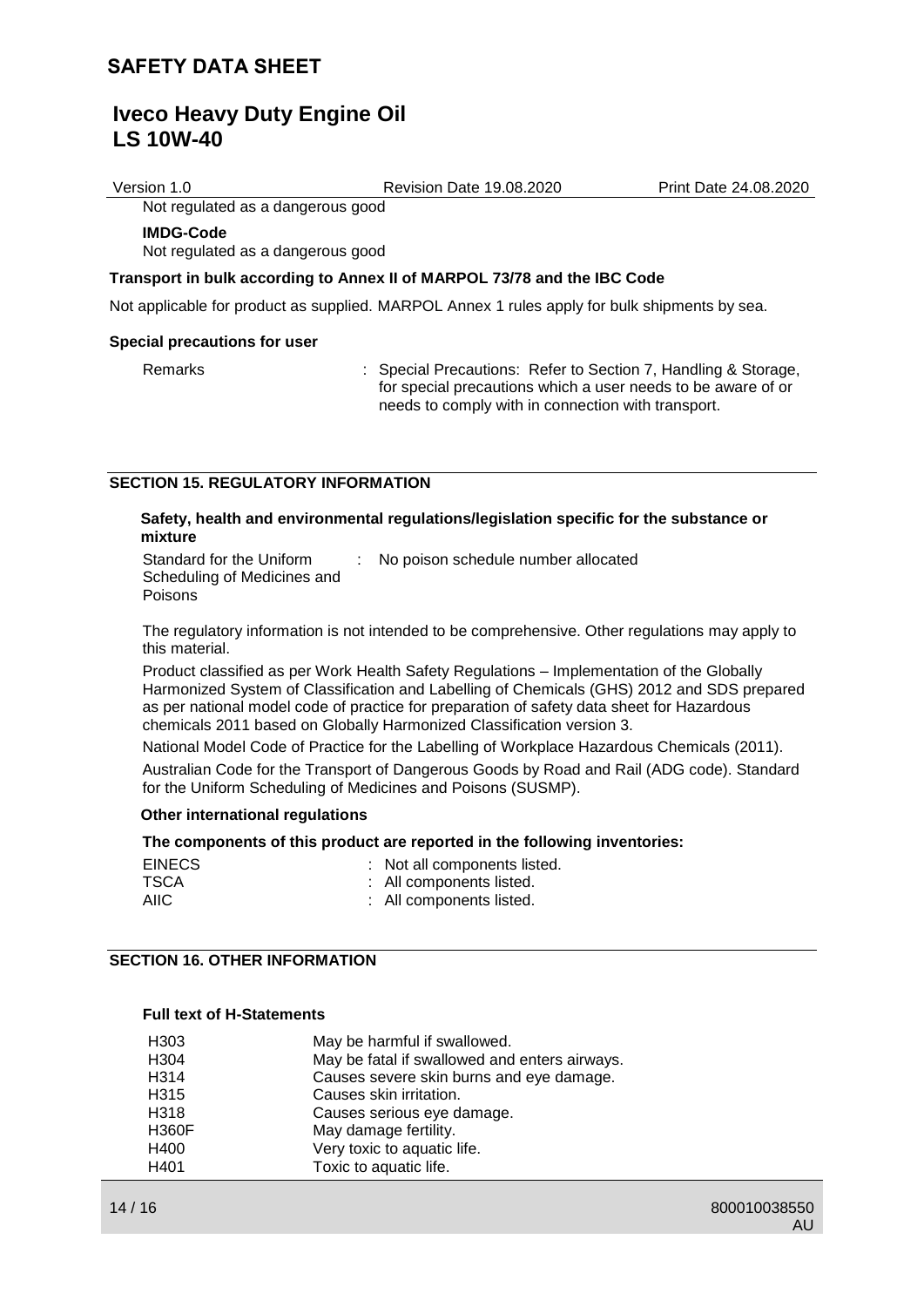| Version 1.0                             | <b>Revision Date 19.08.2020</b>                         | Print Date 24.08.2020 |  |
|-----------------------------------------|---------------------------------------------------------|-----------------------|--|
| H410                                    | Very toxic to aquatic life with long lasting effects.   |                       |  |
| H411                                    | Toxic to aquatic life with long lasting effects.        |                       |  |
| H413                                    | May cause long lasting harmful effects to aquatic life. |                       |  |
| <b>Full text of other abbreviations</b> |                                                         |                       |  |
| Acute Tox.                              | Acute toxicity                                          |                       |  |
| <b>Aquatic Acute</b>                    | Short-term (acute) aquatic hazard                       |                       |  |
| Aquatic Chronic                         | Long-term (chronic) aquatic hazard                      |                       |  |
| Asp. Tox.                               | Aspiration hazard                                       |                       |  |
| Eye Dam.                                | Serious eye damage                                      |                       |  |
| Repr.                                   | Reproductive toxicity                                   |                       |  |
| Skin Corr.                              | Skin corrosion                                          |                       |  |
| Skin Irrit.                             | Skin irritation                                         |                       |  |

## **Abbreviations and Acronyms**

AICS - Australian Inventory of Chemical Substances; AIIC - Australian Inventory of Industrial Chemicals; ANTT - National Agency for Transport by Land of Brazil; ASTM - American Society for the Testing of Materials; bw - Body weight; CMR - Carcinogen, Mutagen or Reproductive Toxicant; DIN - Standard of the German Institute for Standardisation; DSL - Domestic Substances List (Canada); ECx - Concentration associated with x% response; ELx - Loading rate associated with x% response; EmS - Emergency Schedule; ENCS - Existing and New Chemical Substances (Japan); ErCx - Concentration associated with x% growth rate response; ERG - Emergency Response Guide; GHS - Globally Harmonized System; GLP - Good Laboratory Practice; IARC - International Agency for Research on Cancer; IATA - International Air Transport Association; IBC - International Code for the Construction and Equipment of Ships carrying Dangerous Chemicals in Bulk; IC50 - Half maximal inhibitory concentration; ICAO - International Civil Aviation Organization; IECSC - Inventory of Existing Chemical Substances in China; IMDG - International Maritime Dangerous Goods; IMO - International Maritime Organization; ISHL - Industrial Safety and Health Law (Japan); ISO - International Organisation for Standardization; KECI - Korea Existing Chemicals Inventory; LC50 - Lethal Concentration to 50 % of a test population; LD50 - Lethal Dose to 50% of a test population (Median Lethal Dose); MARPOL - International Convention for the Prevention of Pollution from Ships; n.o.s. - Not Otherwise Specified; Nch - Chilean Norm; NO(A)EC - No Observed (Adverse) Effect Concentration; NO(A)EL - No Observed (Adverse) Effect Level; NOELR - No Observable Effect Loading Rate; NOM - Official Mexican Norm; NTP - National Toxicology Program; NZIoC - New Zealand Inventory of Chemicals; OECD - Organization for Economic Co-operation and Development; OPPTS - Office of Chemical Safety and Pollution Prevention; PBT - Persistent, Bioaccumulative and Toxic substance; PICCS - Philippines Inventory of Chemicals and Chemical Substances; (Q)SAR - (Quantitative) Structure Activity Relationship; REACH - Regulation (EC) No 1907/2006 of the European Parliament and of the Council concerning the Registration, Evaluation, Authorisation and Restriction of Chemicals; SADT - Self-Accelerating Decomposition Temperature; SDS - Safety Data Sheet; TCSI - Taiwan Chemical Substance Inventory; TDG - Transportation of Dangerous Goods; TSCA - Toxic Substances Control Act (United States); UN - United Nations; UNRTDG - United Nations Recommendations on the Transport of Dangerous Goods; vPvB - Very Persistent and Very Bioaccumulative; WHMIS - Workplace Hazardous Materials Information System

Date of preparation or review : 19.08.2020

## **Further information**

Training advice : Provide adequate information, instruction and training for operators.